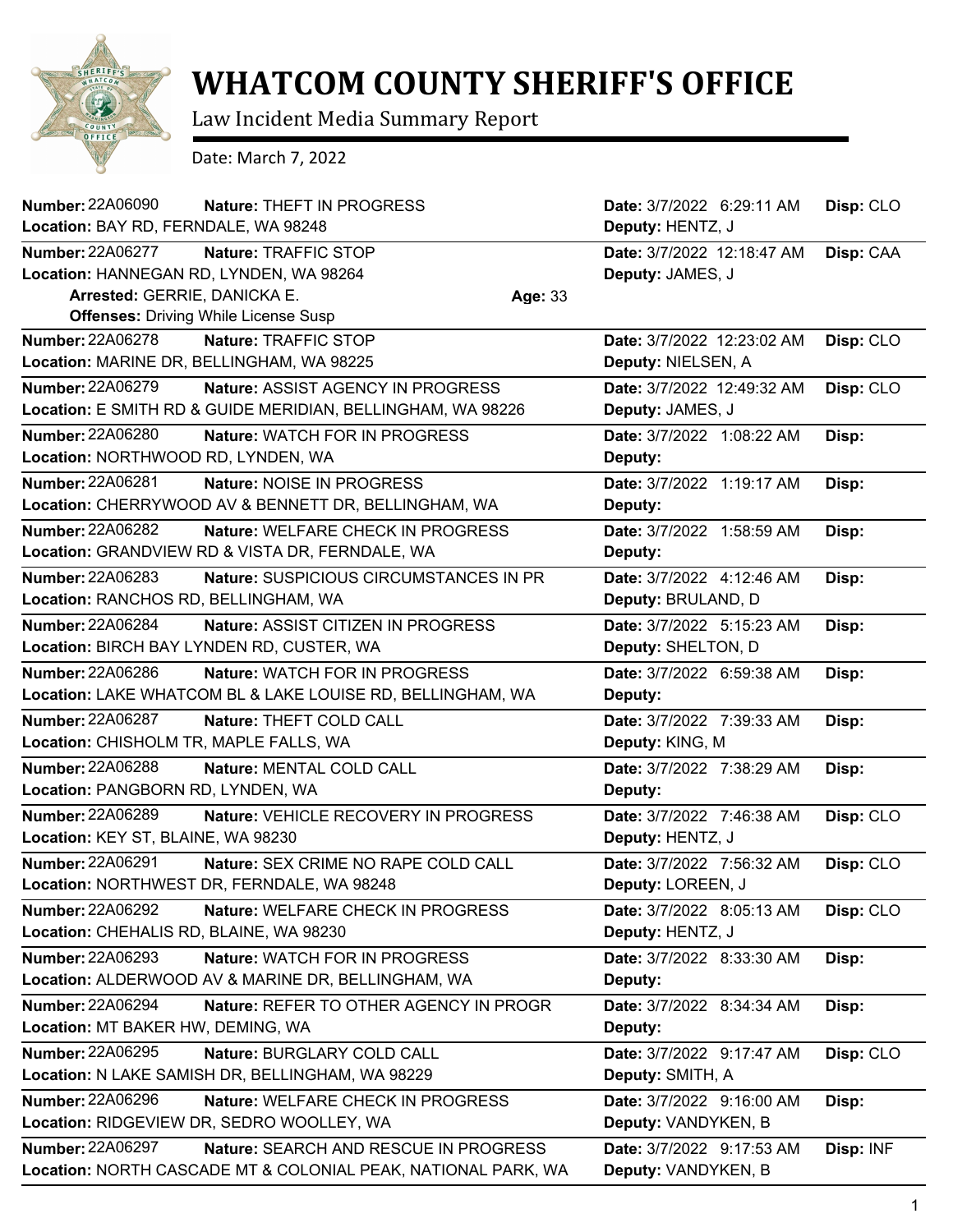| <b>Number: 22A06299</b><br>Nature: FOLLOW UP                      | Date: 3/7/2022 9:40:22 AM  | Disp: CLO |
|-------------------------------------------------------------------|----------------------------|-----------|
| Location: W KING TUT RD, BELLINGHAM, WA 98226                     | Deputy: HENTZ, J           |           |
| <b>Number: 22A06300</b><br>Nature: CIVIL PROBLEM COLD CALL        | Date: 3/7/2022 9:57:38 AM  | Disp: CLO |
| Location: SIMUNDSON DR, POINT ROBERTS, WA 98281                   | Deputy: LEACH, T           |           |
| <b>Number: 22A06302</b><br>Nature: SERVE WARRANT IN PROGRESS      | Date: 3/7/2022 10:16:57 AM | Disp: CAA |
| Location: GRAND AVE, BELLINGHAM, WA 98225                         | Deputy: HEINRICH, C        |           |
| Arrested: RITCHIE, MORGAN J.<br>Age: 40                           |                            |           |
| <b>Offenses: Warrant</b>                                          |                            |           |
| Number: 22A06303<br>Nature: FORGERY COLD CALL                     | Date: 3/7/2022 10:14:16 AM | Disp: CLO |
| Location: N NUGENT RD, LUMMI ISLAND, WA 98262                     | Deputy: BOYD, M            |           |
| Number: 22A06304<br>Nature: FOLLOW UP                             | Date: 3/7/2022 10:43:33 AM | Disp: CLO |
| Location: LATTIMORE RD, FERNDALE, WA 98248                        | Deputy: DAMON, T           |           |
| Number: 22A06306<br>Nature: VEHICLE THEFT IN PROGRESS             | Date: 3/7/2022 10:50:49 AM | Disp:     |
| Location: HARBORVIEW RD, BLAINE, WA                               | Deputy:                    |           |
| <b>Number: 22A06307</b><br>Nature: WELFARE CHECK IN PROGRESS      | Date: 3/7/2022 10:58:42 AM | Disp:     |
| Location: GOLDEN VALLEY DR, MAPLE FALLS, WA                       | Deputy: KING, M            |           |
| <b>Number: 22A06308</b><br>Nature: PROPERTY FOUND IN PROGRESS     | Date: 3/7/2022 11:14:58 AM | Disp: CLO |
| Location: BIRCH BAY DR, BLAINE, WA 98230                          | Deputy: LOREEN, J          |           |
| <b>Number: 22A06309</b><br>Nature: SUSPICIOUS CIRCUMSTANCES COLD  | Date: 3/7/2022 11:36:31 AM | Disp: CLO |
| Location: GRAND AVE, BELLINGHAM, WA 98225                         | Deputy: HEINRICH, C        |           |
| <b>Number: 22A06310</b><br>Nature: DOMESTIC ORDER VIOL COLD CALL  | Date: 3/7/2022 11:44:18 AM | Disp: ACT |
| Location: LINNELL RD, DEMING, WA 98244                            | Deputy: SMITH, A           |           |
| Number: 22A06311<br>Nature: ASSIST CITIZEN IN PROGRESS            | Date: 3/7/2022 11:52:31 AM | Disp: CLO |
| Location: SURF PL, BLAINE, WA 98230                               | Deputy: HENTZ, J           |           |
| <b>Number: 22A06312</b><br>Nature: THEFT COLD CALL                | Date: 3/7/2022 12:09:26 PM | Disp: CLO |
| Location: BENNETT DR, BELLINGHAM, WA 98225                        | Deputy: DAMON, T           |           |
| Number: 22A06313<br>Nature: VEHICLE RECOVERY COLD CALL            | Date: 3/7/2022 12:12:18 PM | Disp: CLO |
| Location: W ILLINOIS ST & MARINE DR, BELLINGHAM, WA 98225         | Deputy: HENTZ, J           |           |
| <b>Number: 22A06314</b><br>Nature: NEIGHBORHOOD DISPUTE COLD CALL | Date: 3/7/2022 12:13:37 PM | Disp:     |
| Location: MARINE DR, POINT ROBERTS, WA                            | Deputy: LEACH, T           |           |
| Number: 22A06315<br>Nature: Not available.                        | Date: 3/7/2022 12:27:33 PM | Disp:     |
| Location: JUDY WA, FERNDALE, WA                                   | Deputy: JOHNSON, J         |           |
| <b>Number: 22A06317</b><br>Nature: WELFARE CHECK IN PROGRESS      | Date: 3/7/2022 12:39:40 PM | Disp:     |
| Location: E LAUREL RD, BELLINGHAM, WA                             | Deputy:                    |           |
| Number: 22A06319<br>Nature: REFER TO WSP IN PROGRESS              | Date: 3/7/2022 12:54:15 PM | Disp:     |
| Location: GUIDE MERIDIAN & POLE RD, WA                            | Deputy:                    |           |
| <b>Number: 22A06321</b><br>Nature: HARASSMENT COLD CALL           | Date: 3/7/2022 1:03:52 PM  | Disp: ACT |
| Location: LOTTIE ST, BELLINGHAM, WA 98225                         | Deputy: KLIX, J            |           |
| Number: 22A06322<br>Nature: NEIGHBORHOOD DISPUTE COLD CALL        | Date: 3/7/2022 1:24:55 PM  | Disp: CLO |
| Location: DAWN LN, CUSTER, WA                                     | Deputy: HENTZ, J           |           |
| Number: 22A06323<br>Nature: DOMESTIC PHYSICAL IN PROGRESS         | Date: 3/7/2022 1:26:02 PM  | Disp:     |
| Location: ICEBERG RD, DEMING, WA                                  | Deputy: KING, M            |           |
|                                                                   | Date: 3/7/2022 1:35:36 PM  | Disp:     |
| <b>Number: 22A06324</b><br>Nature: SUBJECT STOP                   |                            |           |
| Location: GRAND AVE, BELLINGHAM, WA 98225                         | Deputy: KLIX, J            |           |
| Number: 22A06326<br>Nature: Not available.                        | Date: 3/7/2022 1:55:44 PM  | Disp:     |
| Location: NEWHALEM CREEK RD, SEDRO WOOLLEY, WA                    | Deputy:                    |           |
| <b>Number: 22A06327</b><br>Nature: SUSPICIOUS CIRCUMSTANCES IN PR | Date: 3/7/2022 2:06:57 PM  | Disp:     |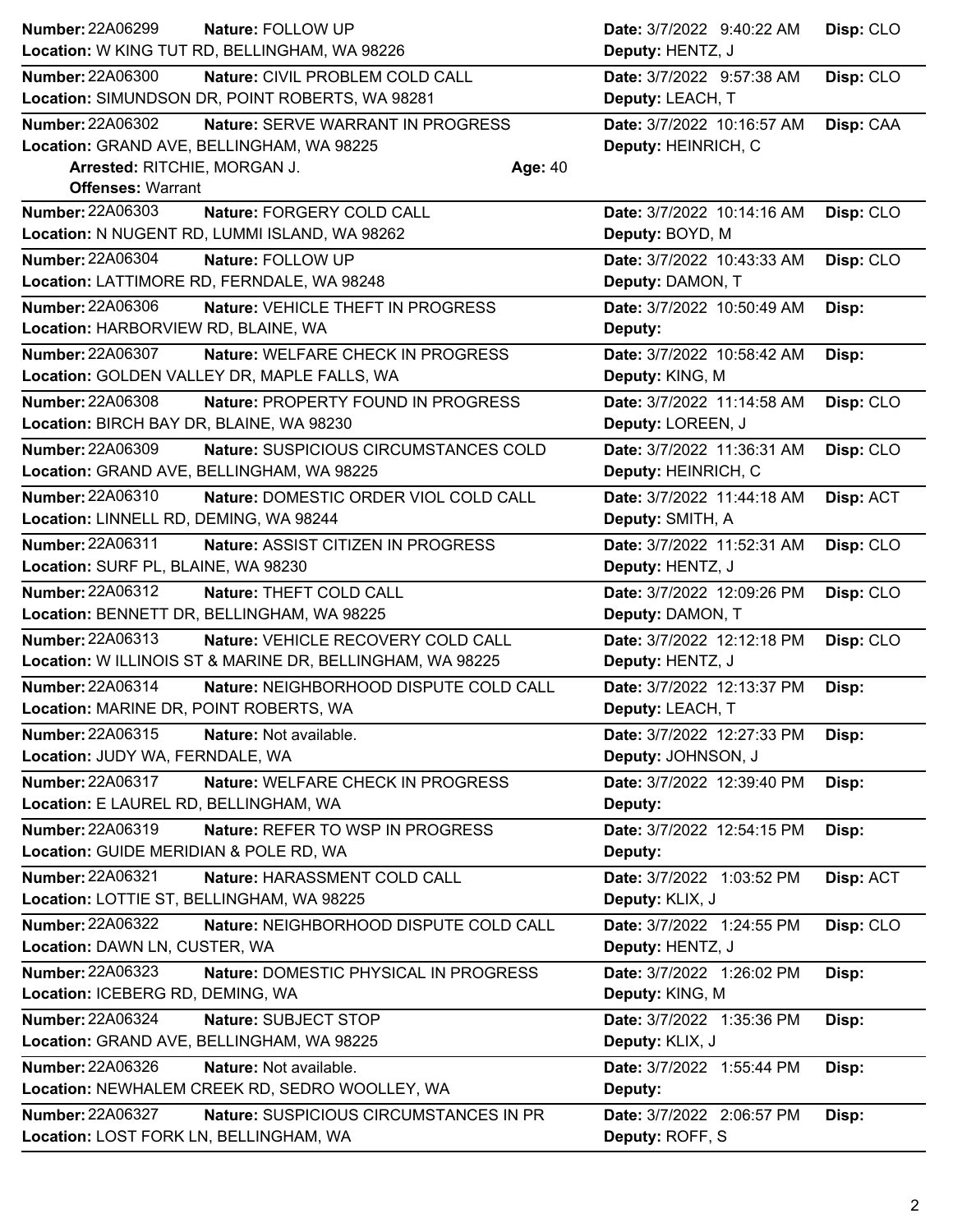| <b>Number: 22A06328</b><br><b>Nature: PARKING PROBLEM IN PROGRESS</b> | Date: 3/7/2022 2:17:50 PM<br>Disp:     |  |
|-----------------------------------------------------------------------|----------------------------------------|--|
| Location: YEW STREET RD, BELLINGHAM, WA                               | Deputy: ROFF, S                        |  |
| <b>Number: 22A06329</b><br>Nature: ASSIST CITIZEN COLD CALL           | Disp: CLO<br>Date: 3/7/2022 2:37:10 PM |  |
| Location: E SMITH RD, BELLINGHAM, WA 98226                            | Deputy: WOOD, B                        |  |
| <b>Number: 22A06330</b><br>Nature: REFER TO WSP IN PROGRESS           | Date: 3/7/2022 3:14:24 PM<br>Disp:     |  |
| Location: MT BAKER HW & DEMING RD, DEMING, WA                         | Deputy:                                |  |
| <b>Number: 22A06331</b><br>Nature: REFER TO OTHER AGENCY IN PROGR     | Date: 3/7/2022 3:16:33 PM<br>Disp:     |  |
| Location: GREENVILLE ST, BELLINGHAM, WA                               | Deputy:                                |  |
| Number: 22A06333<br>Nature: ASSIST CITIZEN IN PROGRESS                | Date: 3/7/2022 4:05:58 PM<br>Disp: CLO |  |
| Location: SANTA FE TRL, MAPLE FALLS, WA 98266                         | Deputy: MELLEMA, S                     |  |
| Number: 22A06334<br>Nature: TRAFFIC PROBLEM COLD CALL                 | Date: 3/7/2022 4:08:33 PM<br>Disp: CLO |  |
| Location: SIPER RD & OSGOOD RD, EVERSON, WA 98247                     | Deputy: MELLEMA, S                     |  |
| <b>Number: 22A06335</b><br>Nature: IMPOUND PRIVATE IN PROGRESS        | Date: 3/7/2022 4:16:25 PM<br>Disp:     |  |
| Location: HANNEGAN RD, LYNDEN, WA                                     | Deputy:                                |  |
| <b>Number: 22A06336</b><br>Nature: DOMESTIC VERBAL IN PROGRESS        | Date: 3/7/2022 4:33:54 PM<br>Disp: CLO |  |
| Location: FERNDALE RD, FERNDALE, WA 98248                             | Deputy: HEYSTEK, L                     |  |
| <b>Number: 22A06338</b><br>Nature: WELFARE CHECK IN PROGRESS          | Date: 3/7/2022 5:10:27 PM<br>Disp: CLO |  |
| Location: SURF PL, BLAINE, WA 98230                                   | Deputy: MELLEMA, S                     |  |
| Number: 22A06339<br>Nature: MESSAGE DELIVERY IN PROGRESS              | Disp: CLO<br>Date: 3/7/2022 5:16:04 PM |  |
| Location: GRANDVIEW PL, FERNDALE, WA 98248                            | Deputy: YORK, T                        |  |
| <b>Number: 22A06340</b><br><b>Nature: ASSIST AGENCY IN PROGRESS</b>   | Disp: CLO<br>Date: 3/7/2022 5:13:57 PM |  |
| Location: MARTIN RD, BELLINGHAM, WA 98226                             | Deputy: MELLEMA, S                     |  |
| Number: 22A06341<br>Nature: ASSIST CITIZEN IN PROGRESS                | Disp: CLO<br>Date: 3/7/2022 5:42:01 PM |  |
| Location: YEW STREET RD, BELLINGHAM, WA 98229                         | Deputy: WOOD, B                        |  |
| <b>Number: 22A06343</b><br>Nature: SEX OFFENDER REGISTRATION          | Date: 3/7/2022 5:44:36 PM<br>Disp: CLO |  |
| Location: WILLEYS LAKE RD, FERNDALE, WA 98248                         | Deputy: NIELSEN, A                     |  |
| Number: 22A06344<br>Nature: JUVENILE PROBLEM IN PROGRESS              | Disp: CLO<br>Date: 3/7/2022 5:41:12 PM |  |
| Location: HAZEL CT, FERNDALE, WA 98248                                | Deputy: HEYSTEK, L                     |  |
|                                                                       |                                        |  |
| <b>Number: 22A06345</b><br>Nature: SEX OFFENDER REGISTRATION          | Date: 3/7/2022 6:17:53 PM<br>Disp: CLO |  |
| Location: WILLEYS LAKE RD, FERNDALE, WA 98248                         | Deputy: NIELSEN, A                     |  |
| Number: 22A06346<br>Nature: SEX OFFENDER REGISTRATION                 | Date: 3/7/2022 6:18:03 PM<br>Disp: CLO |  |
| Location: WILLEYS LAKE RD, FERNDALE, WA 98248                         | Deputy: NIELSEN, A                     |  |
| Number: 22A06347<br>Nature: LANDLORD TENANT DISPUTE IN PRO            | Date: 3/7/2022 6:41:10 PM<br>Disp: CLO |  |
| Location: DEER CREEK DR, FERNDALE, WA 98248                           | Deputy: HEYSTEK, L                     |  |
| <b>Number: 22A06348</b><br>Nature: SUSPICIOUS VEHICLE IN PROGRESS     | Disp: CLO<br>Date: 3/7/2022 6:40:58 PM |  |
| Location: GUIDE MERIDIAN, BELLINGHAM, WA 98226                        | Deputy: HEYSTEK, L                     |  |
| Number: 22A06349<br>Nature: Not available.                            | Date: 3/7/2022 6:43:14 PM<br>Disp:     |  |
| Location: NORTHSHORE RD, BELLINGHAM, WA                               | Deputy:                                |  |
| Number: 22A06350<br>Nature: SECURITY CHECK IN PROGRESS                | Date: 3/7/2022 6:49:39 PM<br>Disp:     |  |
| Location: LOOMIS TRAIL RD, BLAINE, WA                                 | Deputy: YORK, T                        |  |
| Number: 22A06351<br>Nature: MENTAL IN PROGRESS                        | Disp: INF<br>Date: 3/7/2022 7:49:33 PM |  |
| Location: MT BAKER HWY, BELLINGHAM, WA 98226                          | Deputy: WOOD, B                        |  |
| Number: 22A06352<br>Nature: SEX OFFENDER REGISTRATION                 | Date: 3/7/2022 8:38:07 PM<br>Disp:     |  |
| Location: LINCOLN RD, BLAINE, WA                                      | Deputy: HESTER, C                      |  |
| Number: 22A06354<br>Nature: WELFARE CHECK IN PROGRESS                 | Date: 3/7/2022 9:10:00 PM<br>Disp:     |  |
| Location: MT BAKER HW, BELLINGHAM, WA                                 | Deputy:                                |  |
| <b>Number: 22A06355</b><br>Nature: REFER TO WSP IN PROGRESS           | Date: 3/7/2022 9:24:16 PM<br>Disp: CLO |  |